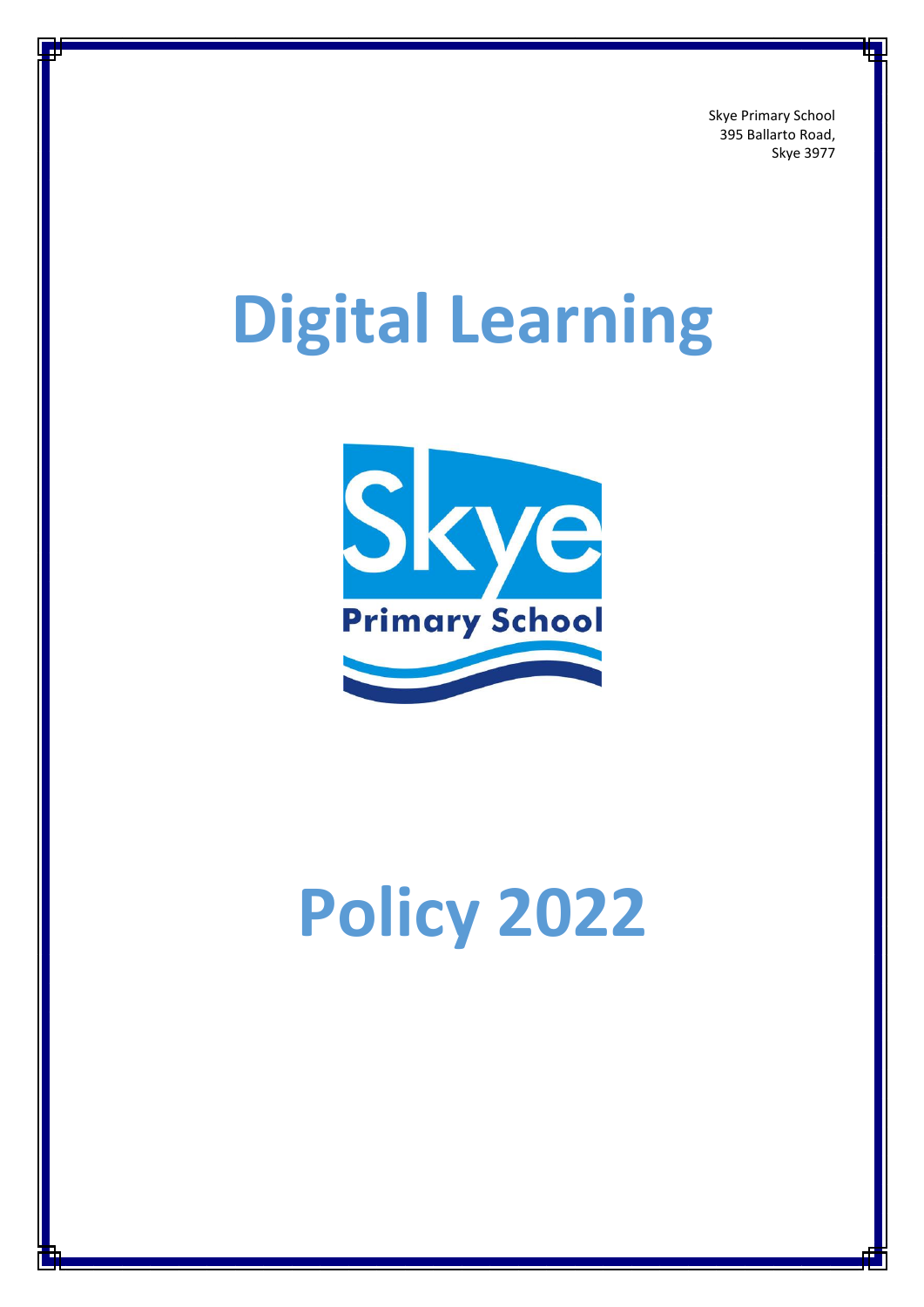



#### **Help for non-English speakers**

If you need help to understand the information in this policy, please contact Skye Primary School Administration Office via telephone: 03 9786 1555 or email: [skye.ps@education.vic.gov.au](mailto:skye.ps@education.vic.gov.au)

# PURPOSE

To ensure that all students and members of our school community understand:

- (a) our commitment to providing students with the opportunity to benefit from digital technologies to support and enhance learning and development at school
- (b) expected student behaviour when using digital technologies including the internet, social media, and digital devices (including computers, laptops, tablets and smart devices)
- (c) the school's commitment to promoting safe, responsible and discerning use of digital technologies, and educating students on appropriate responses to any dangers or threats to wellbeing that they may encounter when using the internet and digital technologies
- (d) our school's policies and procedures for responding to inappropriate student behaviour on digital technologies and the internet
- (e) the various Department policies on digital learning, including social media, that our school follows and implements when using digital technology
- (f) our school prioritises the safety of students whilst they are using digital technologies

# **SCOPE**

This policy applies to all students and staff at Skye Primary School.

Staff use of technology is also governed by the following Department policies:

- [Acceptable Use Policy](https://www2.education.vic.gov.au/pal/ict-acceptable-use/overview) for ICT Resources
- [Cybersafety and Responsible Use of Digital Technologies](https://www2.education.vic.gov.au/pal/cybersafety/policy)
- [Digital Learning in Schools](https://www2.education.vic.gov.au/pal/digital-learning/policy) and
- [Social Media Use to Support Student Learning.](https://www2.education.vic.gov.au/pal/social-media/policy)

Staff, volunteers and school councillors also need to adhere to codes of conduct relevant to their respective roles. These codes include:

- Skye Primary School's Child Safety Code of Conduct
- [The Victorian Teaching Profession Code of Conduct](https://www.vit.vic.edu.au/__data/assets/pdf_file/0018/35604/Code-of-Conduct-2016.pdf) (teaching staff)
- [Code of Conduct for Victorian Sector Employees](https://www2.education.vic.gov.au/pal/code-conduct/overview) (staff)
- [Code of Conduct for Directors of Victorian Public Entities](https://www2.education.vic.gov.au/pal/school-council-conduct/policy) (school councillors)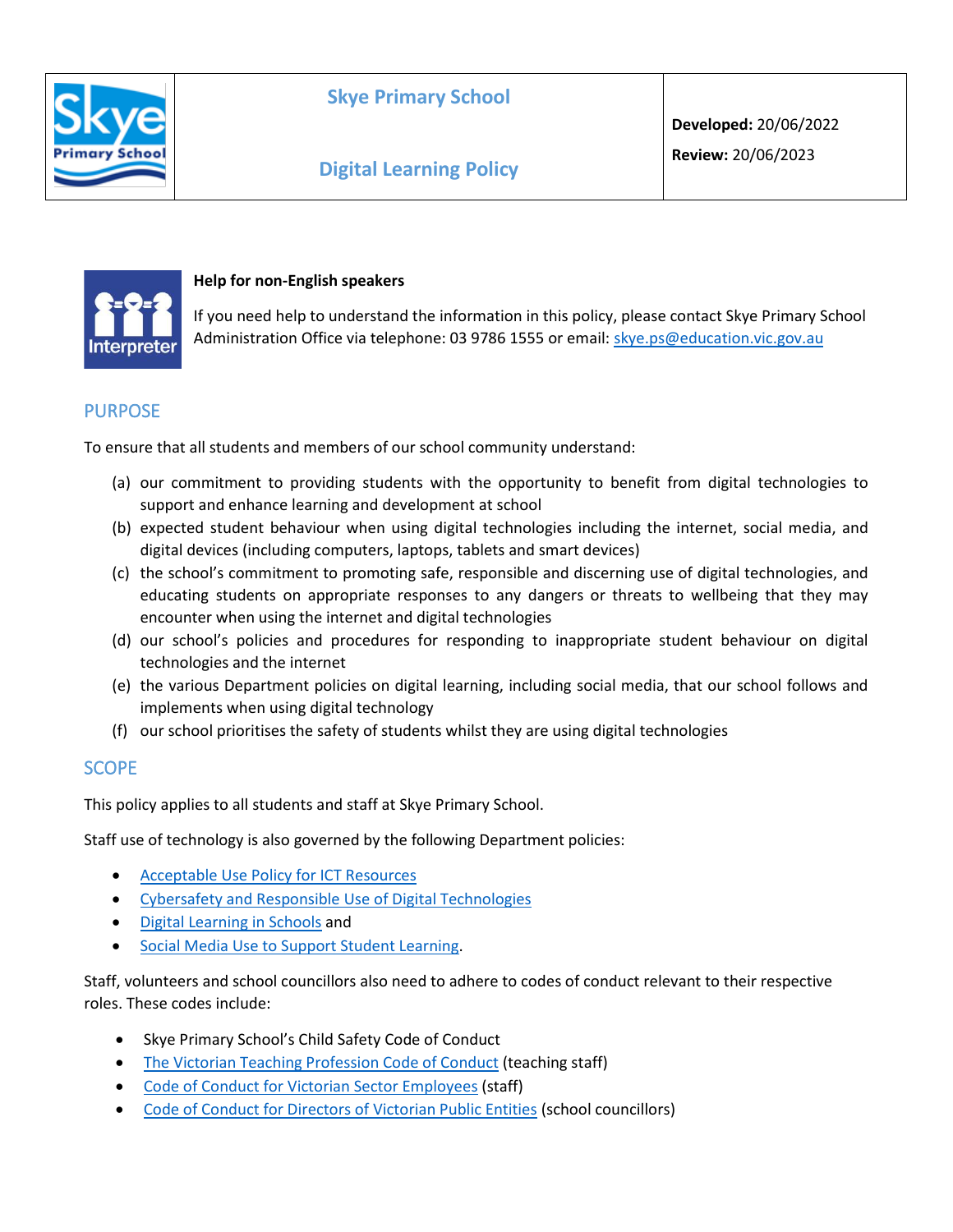# **DEFINITIONS**

For the purpose of this policy, "digital technologies" are defined as digital devices, tools, applications and systems that students and teachers use for learning and teaching; this includes Department-provided software and locally sourced devices, tools and systems.

# **POLICY**

### **Vision for digital learning at our school**

The use of digital technologies is a mandated component of the Victorian Curriculum F-10.

Safe and appropriate use of digital technologies, including the internet, apps, computers, tablets and smart devices, can provide students with rich opportunities to support learning and development in a range of ways.

Through increased access to digital technologies, students can benefit from learning that is interactive, collaborative, personalised, engaging and transformative. Digital technologies enable our students to interact with and create high quality content, resources and tools. It also enables personalised learning tailored to students' particular needs and interests and transforms assessment, reporting and feedback, driving new forms of collaboration and communication.

Skye Primary School believes that the use of digital technologies at school allows the development of valuable skills and knowledge and prepares students to thrive in our globalised and inter-connected world. Our school's vision is to empower students to use digital technologies safely and appropriately to reach their personal best and fully equip them to contribute positively to society as happy, healthy young adults.

#### **Personal Devices at Skye Primary School**

At Skye Primary School we use a range of digital devices to deliver the Victorian Curriculum these include laptops, iPads/tablets and desktop computers. Purchased and maintained by Skye Primary School. These devices are provided to students during class time as determined by the classroom teacher.

If students bring their own digital device to school, including but not limited to laptops, chrome books, think pads, tablets, iPads, iPhones, mobile phones, iPods, smartwatches with call, text or internet capability these must be handed into the office at the beginning of the day and collected at the end of the school day. Students are not permitted to have these devices on them unless prior permission is granted by the Jane Briffa – Principal.

Please note that our school does not have insurance to cover accidental damage to students' devices, and parents/carers are encouraged to consider obtaining their own insurance for their child's device.

### **Safe and appropriate use of digital technologies**

Digital technologies, if not used appropriately, may present risks to users' safety or wellbeing. At Skye Primary School, we are committed to educating all students to use digital technologies safely, equipping students with the skills and knowledge to navigate the digital world.

At Skye Primary School, we: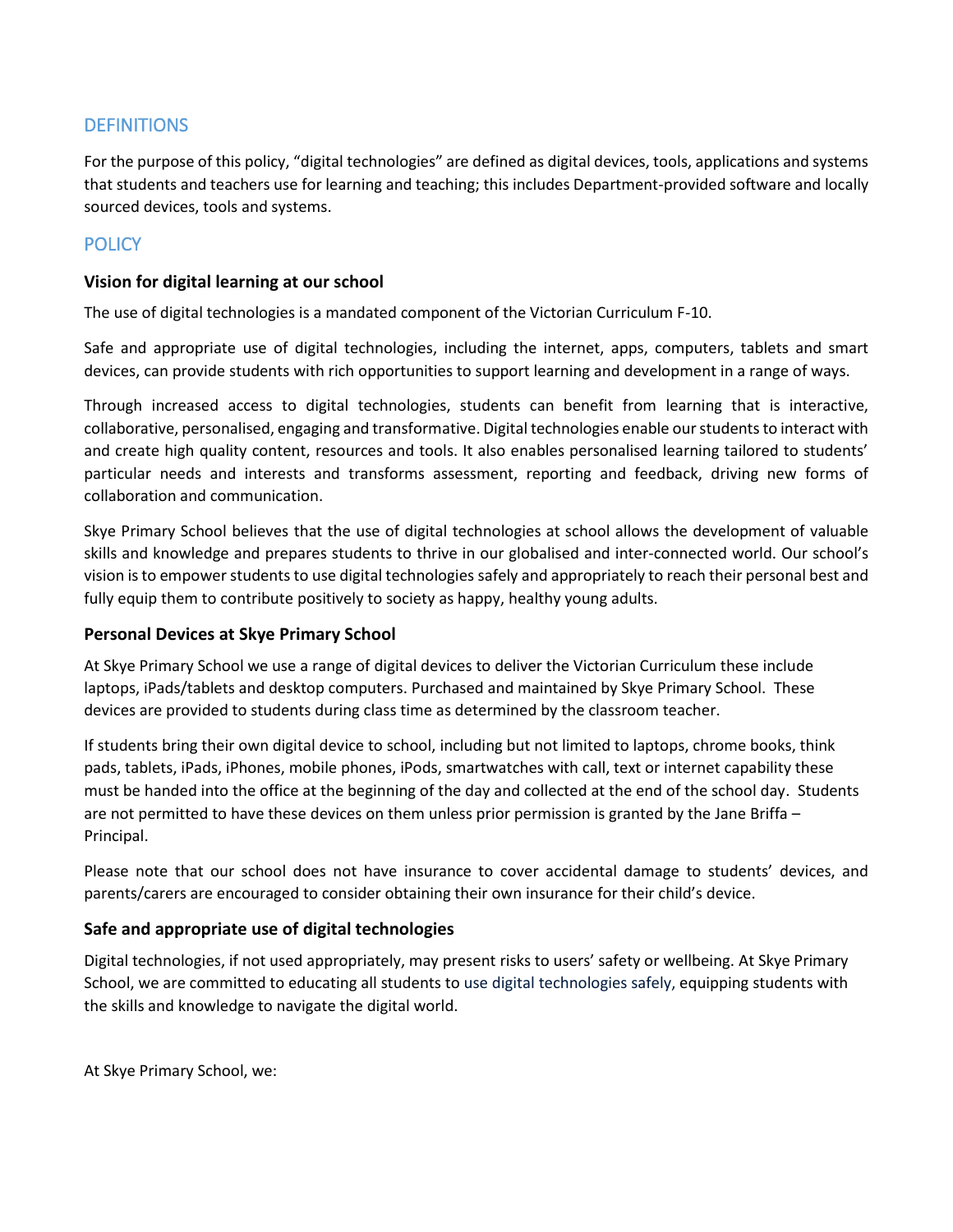- use online sites and digital tools that support students' learning, and focus our use of digital technologies on being learning-centred
- use digital technologies in the classroom for specific purpose with targeted educational or developmental aims
- supervise and support students using digital technologies for their schoolwork
- effectively and responsively address any issues or incidents that have the potential to impact on the wellbeing of our students
- have programs in place to educate our students to be safe, responsible and discerning users of digital technologies
- educate our students about digital issues such as privacy, intellectual property and copyright, and the importance of maintaining their own privacy and security online
- actively educate and remind students of our *Student Engagement* policy that outlines our School's values and expected student behaviour, including online behaviours
- have an Acceptable Use Agreement outlining the expectations of students when using digital technologies for their schoolwork
- use clear protocols and procedures to protect students working in online spaces, which includes reviewing the safety and appropriateness of online tools and communities and removing offensive content at the earliest opportunity
- educate our students on appropriate responses to any dangers or threats to wellbeing that they may encounter when using the internet and other digital technologies
- provide a filtered internet service at school to block access to inappropriate content
- refer suspected illegal online acts to the relevant law enforcement authority for investigation
- support parents and carers to understand the safe and responsible use of digital technologies and the strategies that can be implemented at home through regular updates in our newsletter, information sheets, website/school portal and information sessions.

Distribution of school owned devices to students and personal student use of digital technologies at school will only be permitted where students and their parents/carers have completed a signed **Acceptable Use Agreement**.

It is the responsibility of all students to protect their own password and not divulge it to another person. If a student or staff member knows or suspects an account has been used by another person, the account holder must notify their classroom teacher immediately.

All messages created, sent or retrieved on the school's network are the property of the school. The school reserves the right to access and monitor all messages and files on the computer system, as necessary and appropriate. Communications including text and images may be required to be disclosed to law enforcement and other third parties without the consent of the sender.

Information on supervision arrangements for students engaging in digital learning activities is available in our Yard Duty and Supervision Policy.

#### **Social media use**

Our school follows the Department's policy on [Social Media Use to Support Learning](https://www2.education.vic.gov.au/pal/social-media/policy) to ensure social media is used safely and appropriately in student learning and to ensure appropriate parent notification occurs or, where required, consent is sought. Where the student activity is visible to the public, it requires consent.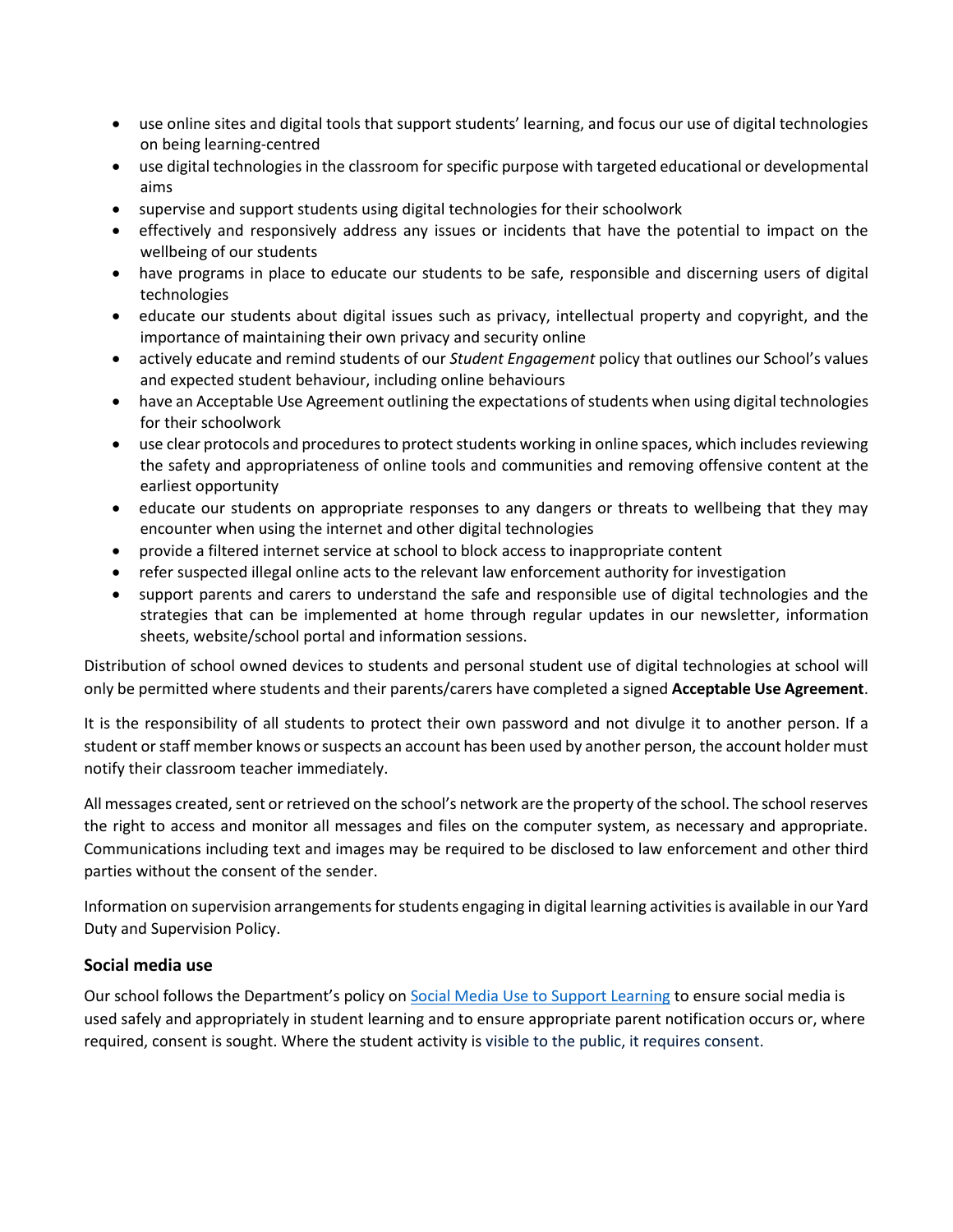In accordance with the Department's policy on social media, staff will not 'friend' or 'follow' a student on a personal social media account, or accept a 'friend' request from a student using a personal social media account unless it is objectively appropriate, for example where the student is also a family member of the staff.

If a staff member of our school becomes aware that a student at the school is 'following' them on a personal social media account, Department policy requires the staff member to ask the student to 'unfollow' them, and to notify the school and/or parent or carer if the student does not do so.

#### **Student behavioural expectations**

When using digital technologies, students are expected to behave in a way that is consistent with Skye Primary School's *Statement of Values, Student Wellbeing and Engagement* **policy**, and *Bullying Prevention* **policy.**

When a student acts in breach of the behaviour standards of our school community (including cyberbullying, using digital technologies to harass, threaten or intimidate, or viewing/posting/sharing of inappropriate or unlawful content), Skye Primary School will institute a staged response, consistent with our student engagement and behaviour policies*.*

Breaches of this policy by students can result in a number of consequences which will depend on the severity of the breach and the context of the situation. This includes:

- removal of network access privileges
- removal of email privileges
- removal of internet access privileges
- removal of printing privileges
- other consequences as outlined in the school's *Student Wellbeing and Engagement* and *Bullying Prevention* policies.

# **COMMUNICATION**

This policy will be communicated to our school community in the following ways:

- available publicly on our school's website
- included in staff induction and child safety training processes
- discussed at staff briefings/meetings as required
- discussed at parent information nights/sessions
- included in transition and enrolment packs
- included as annual reference in school newsletter
- discussed at student forums/through communication tools
- made available in hard copy from school administration upon request.

# POLICY REVIEW AND APPROVAL

| Policy last reviewed       | 20/06/2022                  |
|----------------------------|-----------------------------|
| Consultation               | 20/06/2022 - School Council |
| Approved by                | Jane Briffa - Principal     |
| Next scheduled review date | 20/06/2023                  |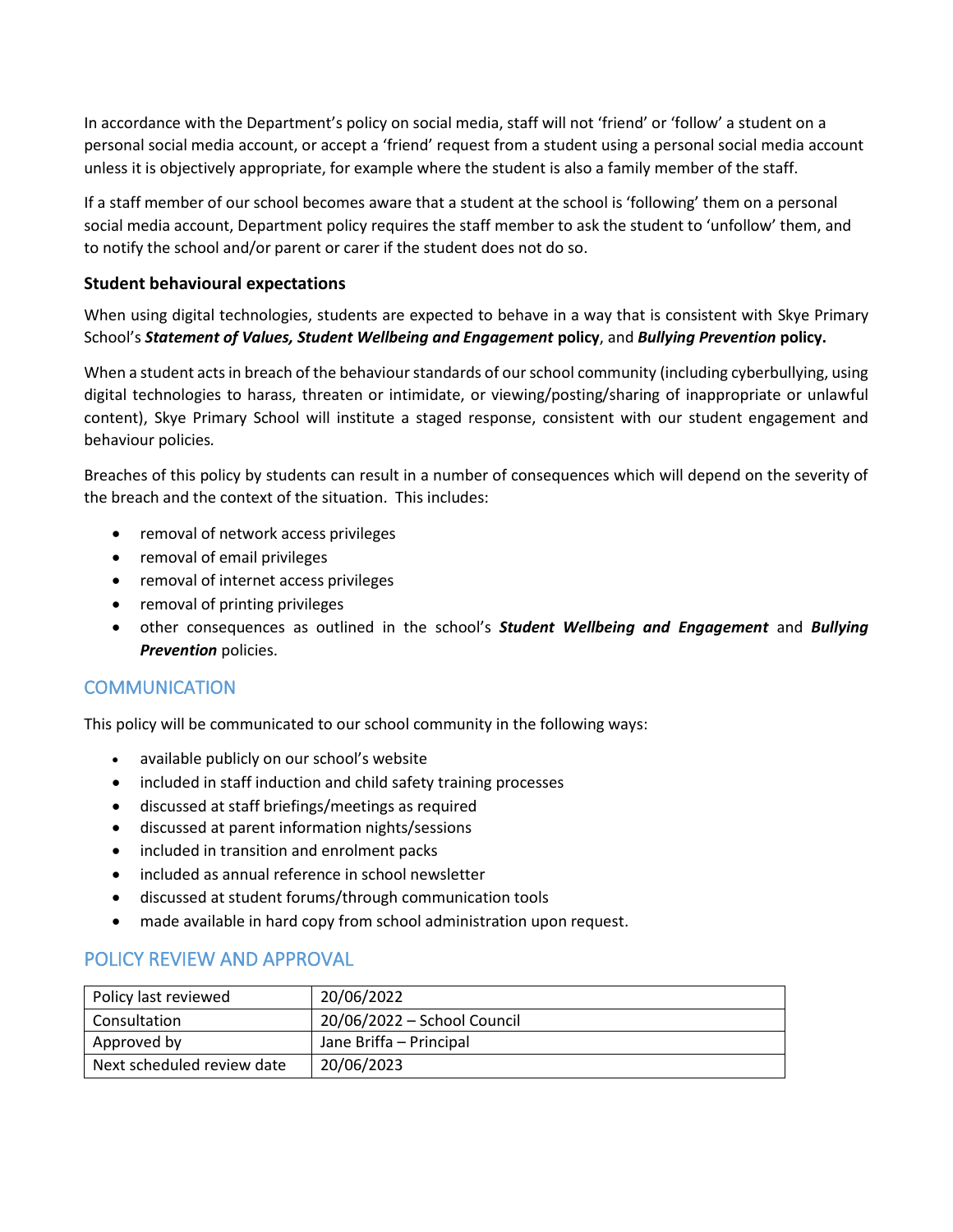# ANNEXURE A: ACCEPTABLE USE AGREEMENT

**Acceptable Use Agreement for the use of Digital Learning Technologies by students at Skye Primary School** 

# **PART A: School Profile**

At Skye Primary School we support the right of all members of the school community to access safe and inclusive learning environments, including digital and online spaces.

This Acceptable use Agreement (AUA) outlines the School's roles and responsibilities in supporting safe digital learning, as well as the expected behaviours of our students when using digital or online spaces.

We believe that explicitly teaching students about safe and responsible online behaviours is essential and is best taught in partnership with parents and guardians. We request that parents and guardians work with us and encourage this behaviour at home.

Digital Technologies include the use of computers, laptops, communication devices, the school network, the internet, digital cameras, scanners, photocopiers, removable storage media, mobile phone devices including iPad, iPods, smart watches, and other online tools.

Online tools, such as blogs, wikis and web apps are powerful learning tools for students. Students can use these tools to create, communicate, collaborate and connect. They can write stories, create podcasts and record videos. They can work with other students and contribute to tasks from home. They can reflect on their learning to help build more knowledge. They can connect and collaborate with students, teachers and experts in other classes, schools and even other countries in a controlled supervised environment.

# **At our school we:**

- have a **Student Wellbeing & Engagement Policy** which outlines our school's values and expected standards of student behaviour, including actions and consequences for inappropriate behaviour
- have programs in place to educate our students to be safe and responsible users of digital technologies including our Resilience Project
- educate our students about digital issues such as online privacy, intellectual property and copyright
- supervise and support students using digital technologies in the classroom for educational purposes
- use clear protocols and procedures to protect students working in online spaces. This includes reviewing the safety and appropriateness of online tools and communities, removing offensive content at earliest opportunity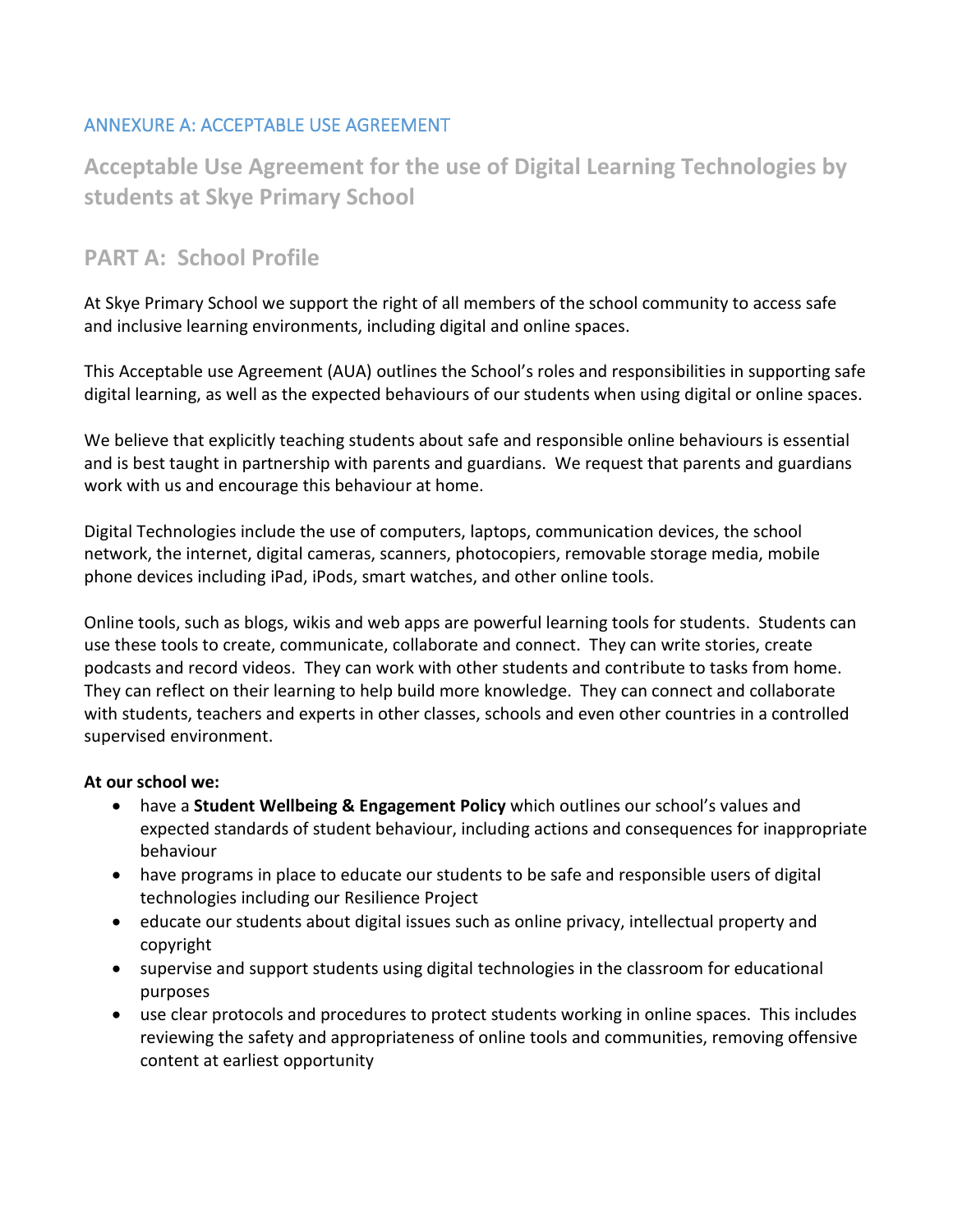- provide a filtered internet service to block inappropriate content, but acknowledge that full protection from inappropriate content can never be guaranteed
- use online sites and digital tools that support student learning
- address issues or incidents that have the potential to impact on the wellbeing of our students
- refer suspected illegal online acts to the relevant Law Enforcement authority for investigation
- support parents and guardians to understand safe and responsible use of digital technologies the potential issues that surround their use and strategies that they can implement at home to support their child
- provide parents and guardians with access to this agreement both via our website and by obtaining a further copy from the administration office
- the following resources provide current information from both the Department of Education and Training and the Children's eSafety Commission.

Bullystoppers interactive learning modules

<https://www.education.vic.gov.au/about/programs/bullystoppers/Pages/default.aspx>

Please read this agreement with your child, discuss and sign. Return the student agreement to the administration office or classroom teacher.

*By not signing this agreement, your child will not be able to log onto the school network or use digital technologies for publishing their work, for research or for any other reason whilst at school.*

*This agreement covers all years of schooling for your child at Skye Primary School, unless significant changes are made to the agreement. In that case a new agreement will be sent out to sign and return.*

# **PART B: Student agreement safe and responsible behaviour**

When I use digital technologies, I **communicate respectfully** by:

- always thinking and checking that what I write, or post is polite and respectful
- being kind to my friends and classmates and thinking about how the things I do or say online might make them feel (ask your child to reflect on how they would feel)
- not sending mean, rude or bullying messages including images and memes or forwarding them on from other people
- creating and presenting my own work and if I copy something from online, letting my audience know by sharing the website link to acknowledge the creator.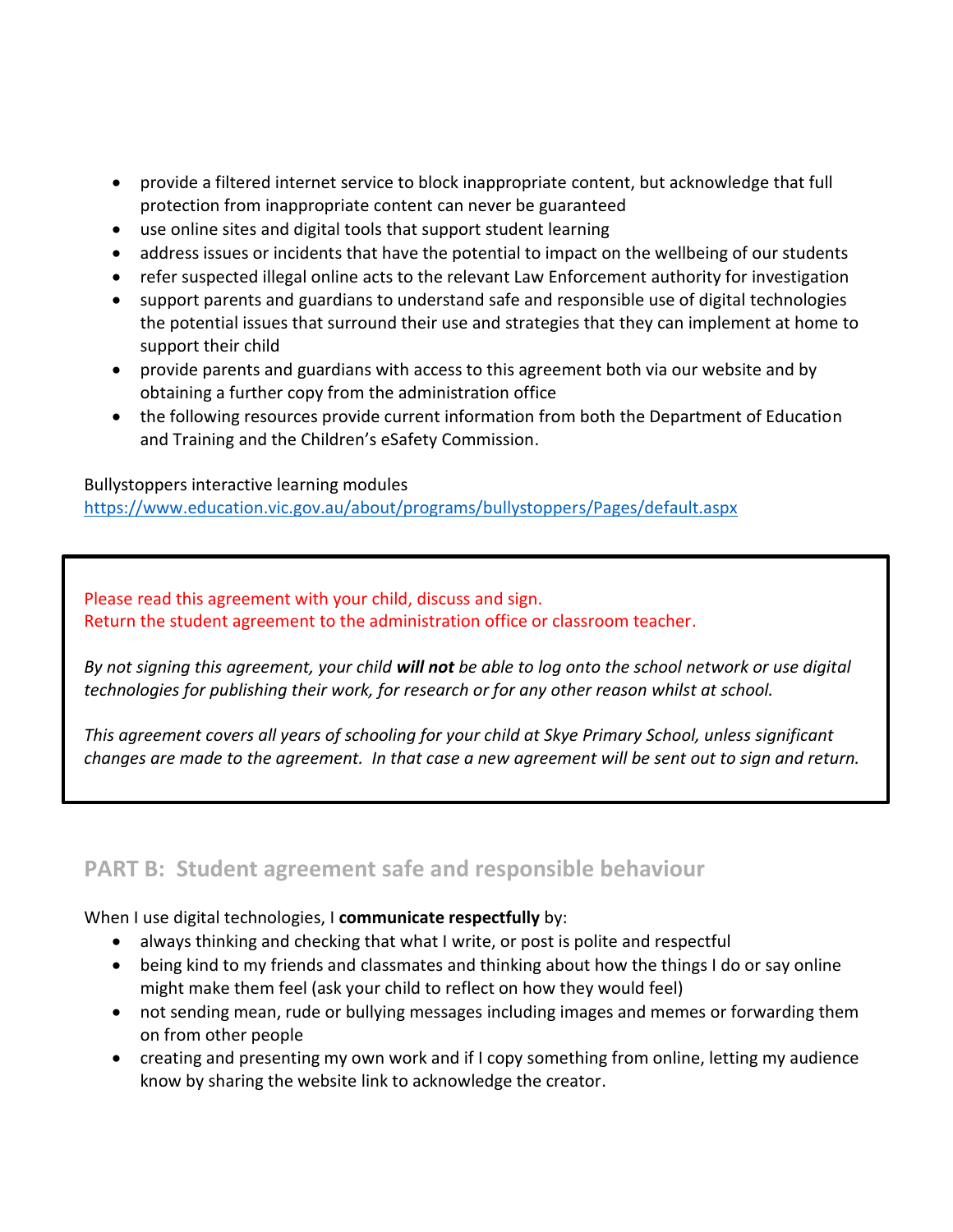When I use digital technologies I **protect personal information** by being aware that **my** full name, photo, birthday, address, school, and phone number is personal information and is **not** to be shared online, this means I:

- protect my friends' information in the same way
- protect my passwords and do not share them with anyone except my parent or guardian
- only ever join spaces with my parents' or teacher's guidance and permission
- never answer questions online that ask for my personal information
- know not to post three or more pieces of identifiable information about myself or other students.

When I use digital technologies I **respect myself and others** by thinking about what I share online. This means that I:

- stop to think about what I post or share online
- use spaces or sites that are appropriate, and if I am not sure ask a trusted adult for help
- protect my friends' full names, birthdays, school names, addresses and phone number because this is their personal information
- speak to a trusted adult if I see something that makes me feel upset or if I need help
- speak to a trusted adult if someone is unkind to me or if I know someone else is upset or scared
- don't deliberately search for something rude or violent
- turn off or close the screen if I see something I don't like and tell a trusted adult
- am careful with the equipment I use.

# **At school we/I have**

- discussed ways to be a safe, responsible and ethical user of digital technologies
- presented my ideas around the ways that I can be a smart, safe, responsible and ethical user of digital technologies.

I will use this knowledge at school and everywhere I use digital technologies.

# **PART C: Student Declaration**

When I use digital technologies, I:

**Communicate politely and respectfully** by thinking and checking what I write, email or post is polite and respectful at all times.

This means that I will:

- write nice things when talking to other people
- not make someone feel sad with what I create using digital technologies
- not access rude, offensive or inappropriate sites or register for accounts for online tools or services without permission of my teacher
- use the internet at school to help me learn
- understand that the school may check my computer files, storage devices, email and may monitor sites I visit.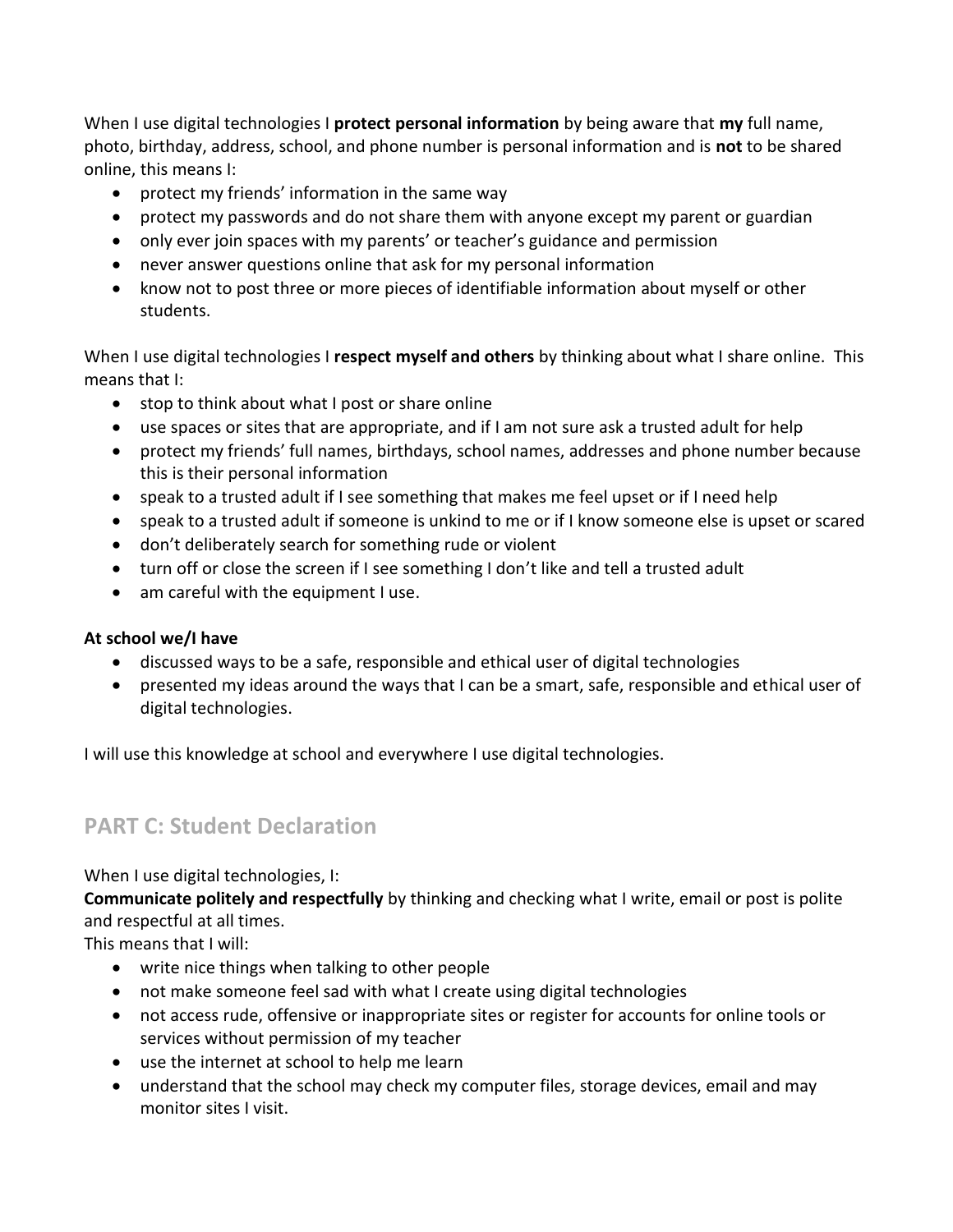**Protect personal information** by being aware that my full name, photo, birthday, address and phone number is personal information and **not** to be shared online with anyone.

This means that I will:

- not share my photo online
- not share my password with others.

### **Look after myself and others.**

This means that I will:

- not share my friends' photo online
- tell my teacher if someone is being unkind to me or others
- be respectful in how I talk and work with others online
- never participate in online bullying
- use digital technologies for anything which could inconvenience other people, for example: printing more copies than I need, downloading large files which will slow the network, change any settings on computers or other digital equipment
- logon only using my username and passwords, keep my password a secret and not seek or use the usernames or passwords of others and log off when I am finished.

# **Use school equipment and access the internet appropriately.**

This means that I will:

- use the time I am given to work with digital technologies effectively and remain on task
- respect school equipment by not using USB memory sticks or external storage devices that have been brought from home at school
- think carefully about what I read on the internet and question if it is from a reliable source
- not copy and paste information and pictures, from the internet, as my own work
- not use school equipment for anything that is against the law
- keep food, drink and dirty hands away from digital technologies
- remember that these guidelines apply at home when accessing school based sites or other online resources approved by the school for our learning.

# **I will talk to my teacher or another adult if I need help online.**

This means that I will:

• turn off the screen and tell an adult if something appears on my screen that I don't like or know is not appropriate for school or if somebody writes something I don't like, or makes me or my friends feel uncomfortable or ask me for information that I know is private.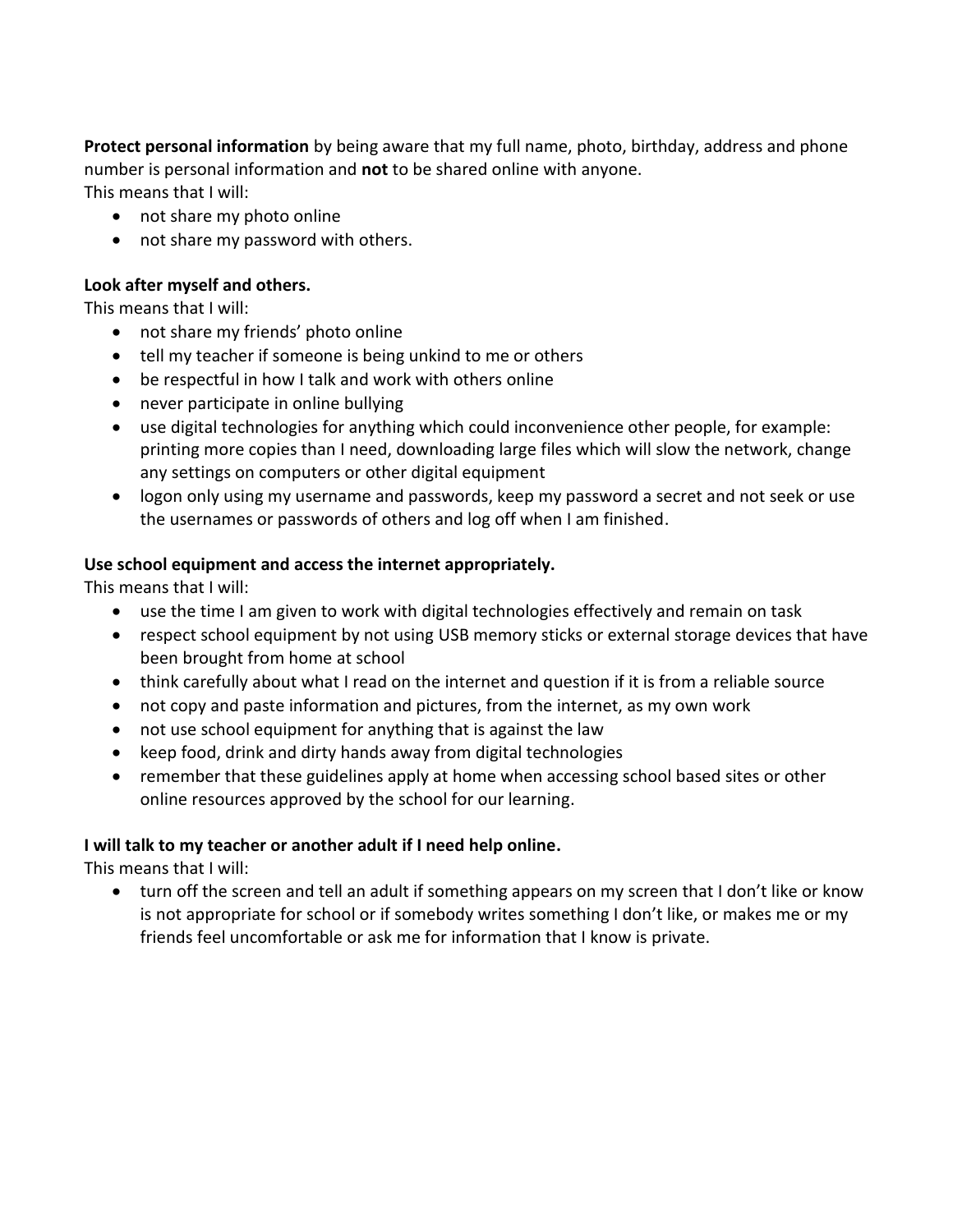# **PLEASE REMOVE THIS LAST PAGE – READ – SIGN -- RETURN**



I understand and agree to comply with the terms of acceptable use and expected standards of behaviour set out within this agreement.

I understand that there are actions and consequences established within the school's Student Engagement Policy if I do not behave appropriately, and I may lose my right to access digital learning technologies at Skye Primary School.

This acceptable use agreement applies when digital learning technologies are being used at school, during school extra-curricular activities, excursions, camps and at home.

| Date of declaration:      |  |
|---------------------------|--|
| <b>Student name:</b>      |  |
| <b>Student signature:</b> |  |

**PART D: PARENT DECLARATION**

By ticking and signing below, I

- o **acknowledge that I have read this agreement** and will endeavor to support the school in making sure my child is a safe and responsible user of digital technologies.
- o **grant permission for my child to use the network and online tools and resources** that have been provided and approved by the school's leadership team.
- o **I understand that my child's access to the computer network may be suspended or removed** if they breach the conditions outlined in the Student Agreement in line with our school behaviours policy

# Parent/Guardian name:

Parent/Guardian signature: **Maturest State of August** 2014